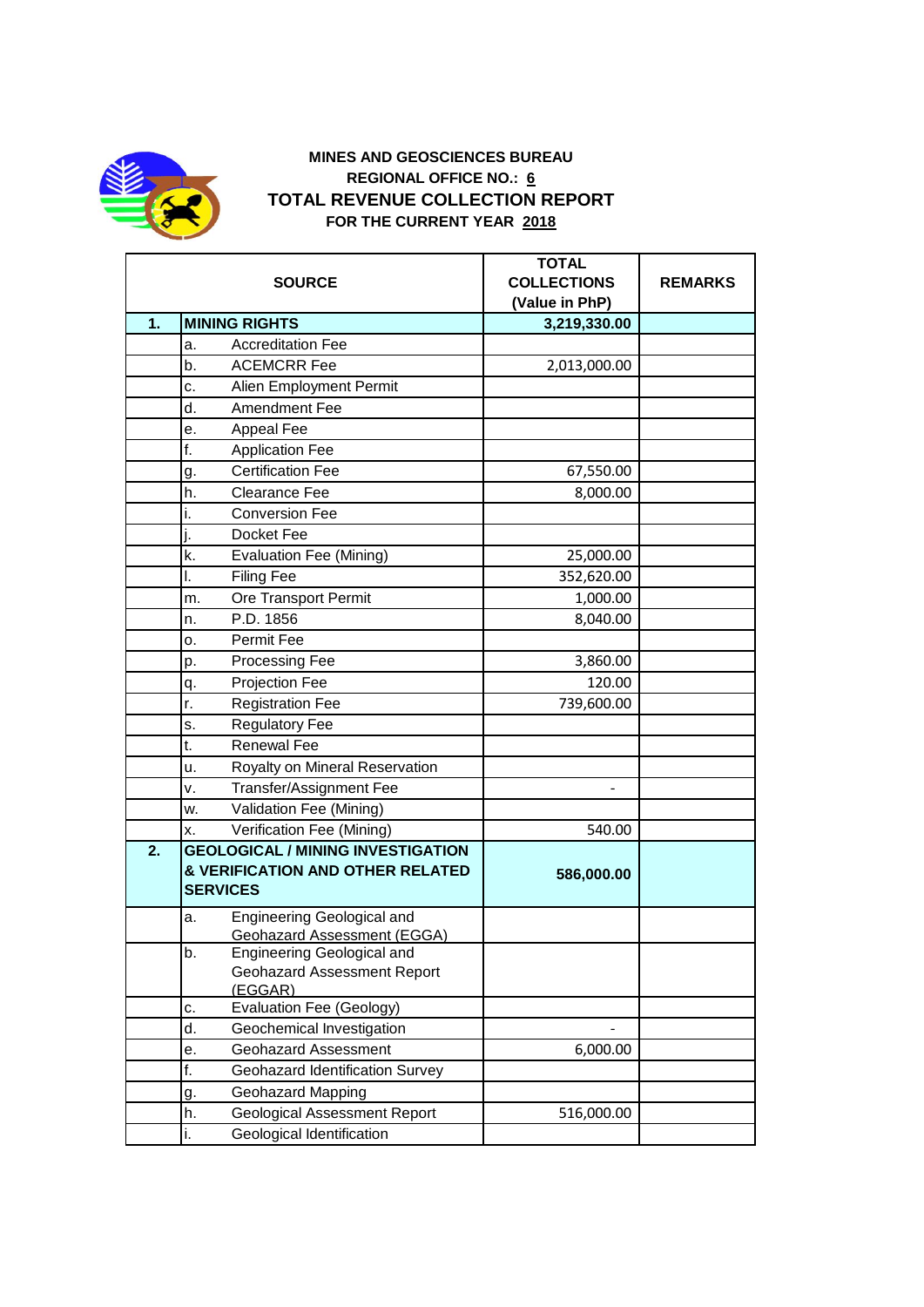|                                                                                 | j. | Geological Investigation                                                      |                                         |                |
|---------------------------------------------------------------------------------|----|-------------------------------------------------------------------------------|-----------------------------------------|----------------|
|                                                                                 | k. | Geological Review of EGGAR                                                    | 15,000.00                               |                |
|                                                                                 | I. | <b>Geological Site Scoping Report</b>                                         |                                         |                |
|                                                                                 | m. | <b>Geological Site Scoping Survey</b>                                         | 6,000.00                                |                |
|                                                                                 | n. | <b>Geological Site Verification</b>                                           |                                         |                |
|                                                                                 | о. | <b>Geological Site Verification Report</b>                                    |                                         |                |
|                                                                                 | p. | Geophysical Investigation                                                     |                                         |                |
|                                                                                 | q. | <b>Inclusion Fee</b>                                                          |                                         |                |
|                                                                                 | r. | Inspection Fee                                                                | 36,000.00                               |                |
|                                                                                 | s. | Laboratory Analysis Fee                                                       |                                         |                |
|                                                                                 | t. | Rock Mechanics Lab. Services                                                  | 1,000.00                                |                |
|                                                                                 | u. | <b>Umpiring Fee</b>                                                           |                                         |                |
|                                                                                 | v. | Validation Fee (Geology)                                                      |                                         |                |
|                                                                                 | w. | Verification Fee (Geology)                                                    | 6,000.00                                |                |
| 3.<br><b>OTHERS</b>                                                             |    |                                                                               | 309,405.00                              |                |
|                                                                                 | a. | Certified Xerox Copy Fee                                                      | 1,655.00                                |                |
|                                                                                 | b. | Delivery Receipt                                                              |                                         |                |
|                                                                                 | c. | Fines/Penalties                                                               | 302,000.00                              |                |
|                                                                                 | d. | Fire Assays, Metallurgical Test and                                           |                                         |                |
|                                                                                 |    | Chemical Analysis                                                             |                                         |                |
|                                                                                 | е. | <b>Gold and Silver Assay</b>                                                  |                                         |                |
|                                                                                 | f. | Marine Geophysical and Geological                                             |                                         |                |
|                                                                                 |    | Investigation and Verification                                                |                                         |                |
|                                                                                 | g. | Petrological, Mineralogical,<br>Geochronological and other Related            |                                         |                |
|                                                                                 | h. | <b>Services</b><br>Rental of Drilling Equipment and<br><b>Accessories</b>     |                                         |                |
|                                                                                 | i. | Sales of Forms/Maps/Publications                                              | 5,500.00                                |                |
|                                                                                 |    | Xerox Copy Fee                                                                |                                         |                |
|                                                                                 | k. | Miscellaneous Income (Pls. Specify)                                           | 250.00                                  |                |
| <b>SUB-TOTAL (ADMINISTRATIVE FEES &amp;</b><br><b>CHARGES COLLECTED BY MGB)</b> |    |                                                                               | 4,114,735.00                            |                |
|                                                                                 |    |                                                                               |                                         |                |
| <b>PAYMENT TO LGUS</b>                                                          |    |                                                                               | <b>TOTAL PAYMENTS</b><br>(Value in PhP) | <b>REMARKS</b> |
| 1.                                                                              |    | <b>TAX REVENUE</b>                                                            |                                         |                |
|                                                                                 | a. | <b>Business Tax</b>                                                           |                                         |                |
|                                                                                 | b. | <b>Community Tax</b>                                                          |                                         |                |
|                                                                                 | c. | Real Property Tax                                                             |                                         |                |
|                                                                                 | d. | Quarry/Resource Tax                                                           |                                         |                |
|                                                                                 | е. | Others (Pls. Specify)                                                         |                                         |                |
| 2.                                                                              |    | <b>NON-TAX REVENUE (Other Fees &amp;</b><br><b>Charges Collected by LGUs)</b> | 1,886,422.50                            |                |
|                                                                                 | a. | <b>Application Fee</b>                                                        |                                         |                |
|                                                                                 | b. | <b>Certification Fee</b>                                                      |                                         |                |
|                                                                                 | c. | <b>Contractor's Clearance</b>                                                 |                                         |                |
|                                                                                 | d. | Delivery Receipt                                                              |                                         |                |